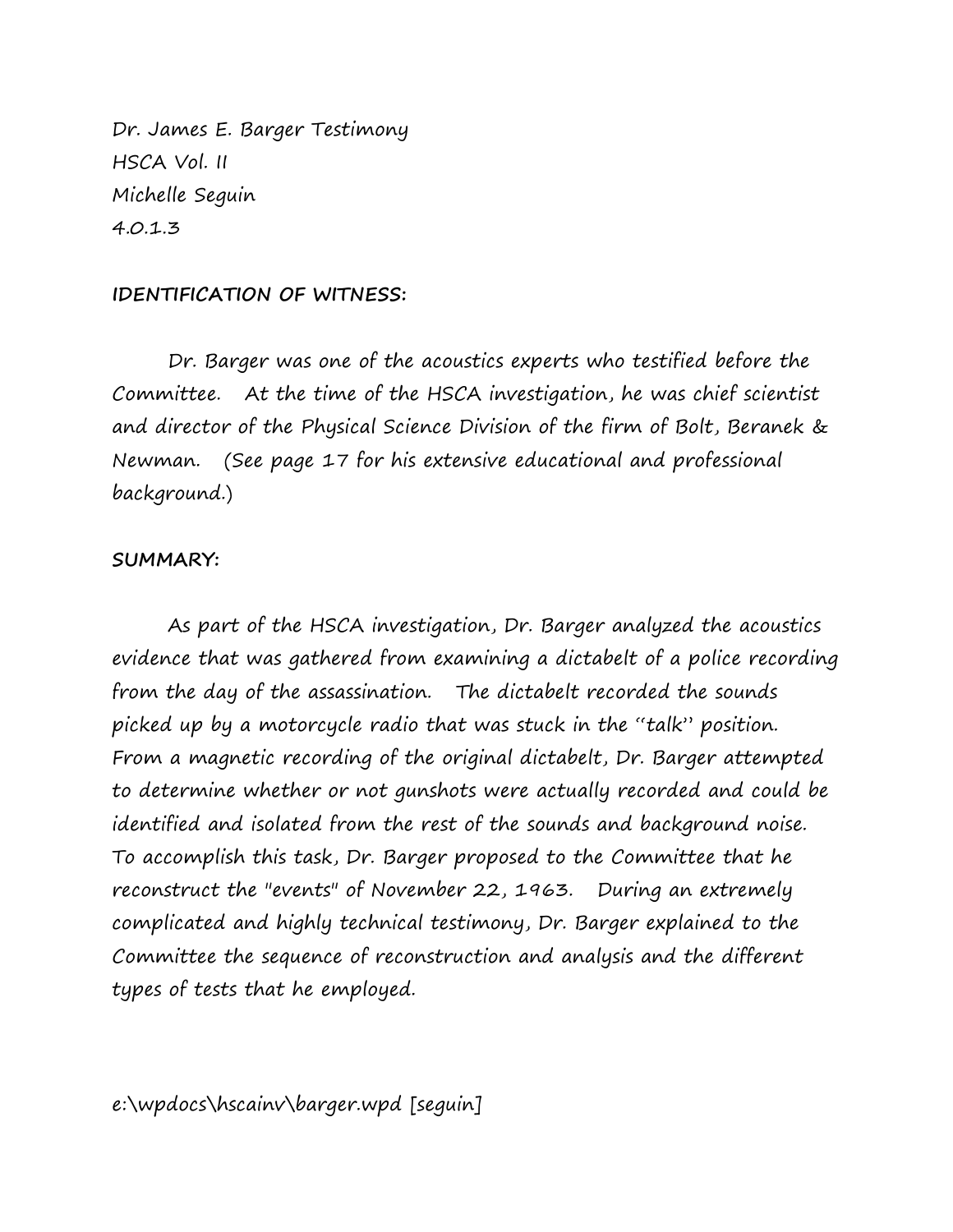In laymens' terms, Dr. Barger's goals were to determine the position of the motorcycle in question and to replicate the sound of Mannlicher-Carcano rifle shots. He would then record his findings and compare them to the recording from the original dictabelt. In order to carry this out, Dr. Barger placed microphones in several locations on Dealey Plaza, primarily along the motorcade route, and he also employed marksmen to shoot 432 bullets from the sixth floor window of the TSBD and from the grassy knoll at four different targets. He thereby created 432 echo patterns that could be compared with the impulse patterns on the police recording. Using binary correlation, Dr. Barger attempted to "match" the two recordings. Altogether, there were approximately 2,600 possible correlations. In order to filter out many of these inaccurate correlations, Dr. Barger set the "correlation coefficient" at a threshold of 0.6. Any results that were above 0.6 were considered. He found 15 relevant correlations that produced four different impulse patterns. From this evidence, Dr. Barger admitted a possible conclusion of his analysis was that four shots were recorded on the DPD tape and the acoustical sounds that may represent these shots could be spaced as follows: between the first and second approximately 1.6 seconds, between the second and third approximately 5.9 seconds, and between the third and fourth approximately 0.5 of a second, thus implying that there had to have been a second gunman. In addition, he testified that the probability of two shots recorded was 95%; three shots was 60% or 70%; and four shots was 50%.

## **BACKGROUND:**

17-69 Extensive discussion of the analysis of shock waves, echo patterns, and impulse patterns, paying particular attention to

e:\wpdocs\hscainv\barger.wpd [seguin]